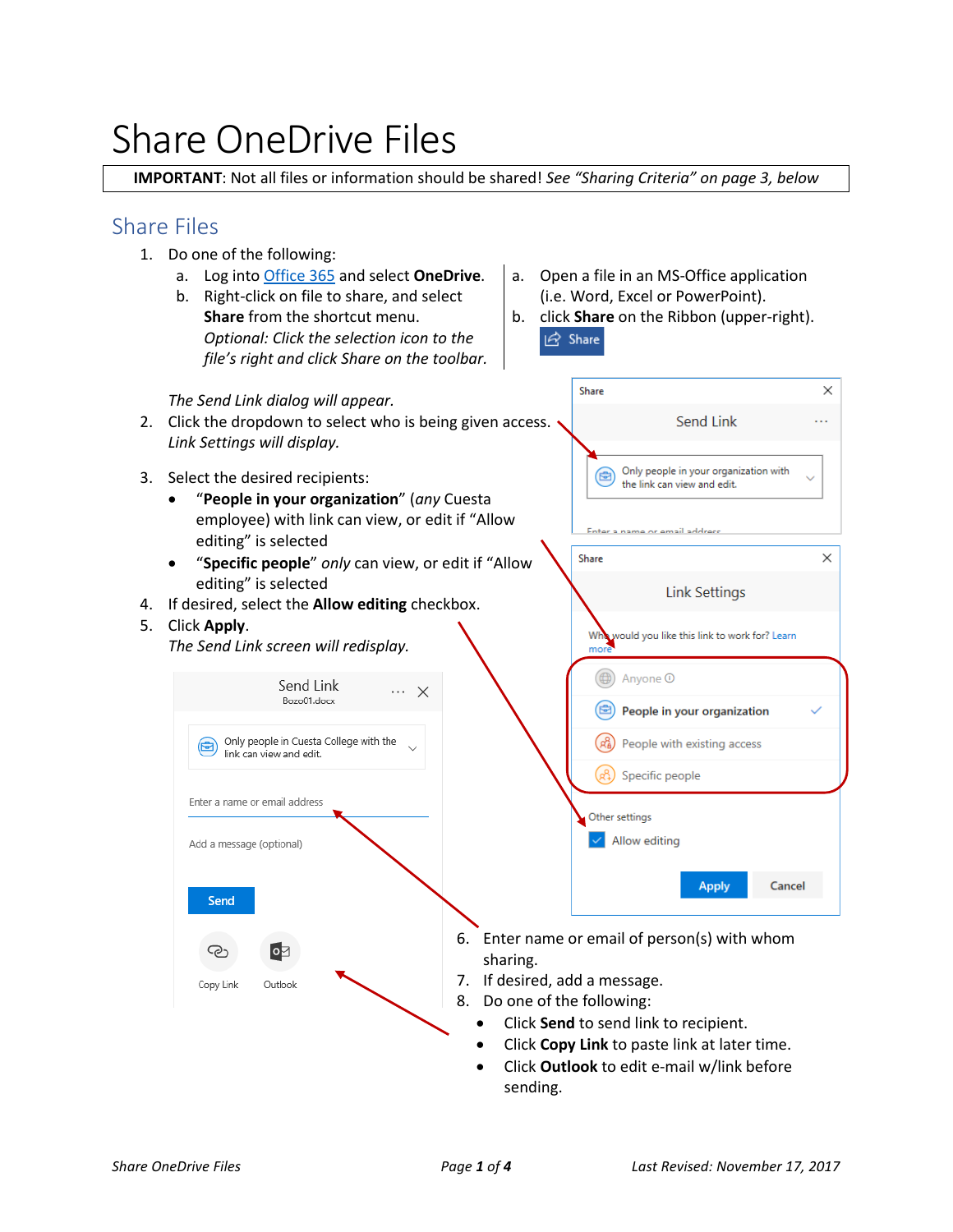## Manage Access

- 1. Log into [Office 365](https://portal.office.com/) and select **OneDrive**.
- 2. Right-click on the shared file, and select **Details** from the shortcut menu. *A Properties pane will open on the right.*



- 3. Click **Manage access** under the heading "Has Access". *The right pane will display the file's sharing status.*
- 4. Do one of more of the following:
	- $\mathfrak{D}$  Share • Click **Share** to open the Send Link dialog. *(See "Share Files" above)*
	- Click **Grant Access** to allow access via OneDrive.  $\mathcal{P}_{\alpha}$  Grant Access
	- Click **Can View** (under user name) and select either "Allow edit" or "Stop Sharing".
	- Click **Can Edit** (under user name) and select either "Change to view only" or "Stop Sharing".
	- Click the "X" to the right of a sharing type to remove that access (disabling the link).  $\times$
	- Click **Stop sharing** to remove *all* access to this file. Stop sharing
- 5. Refresh the browser window to close the Details pane.

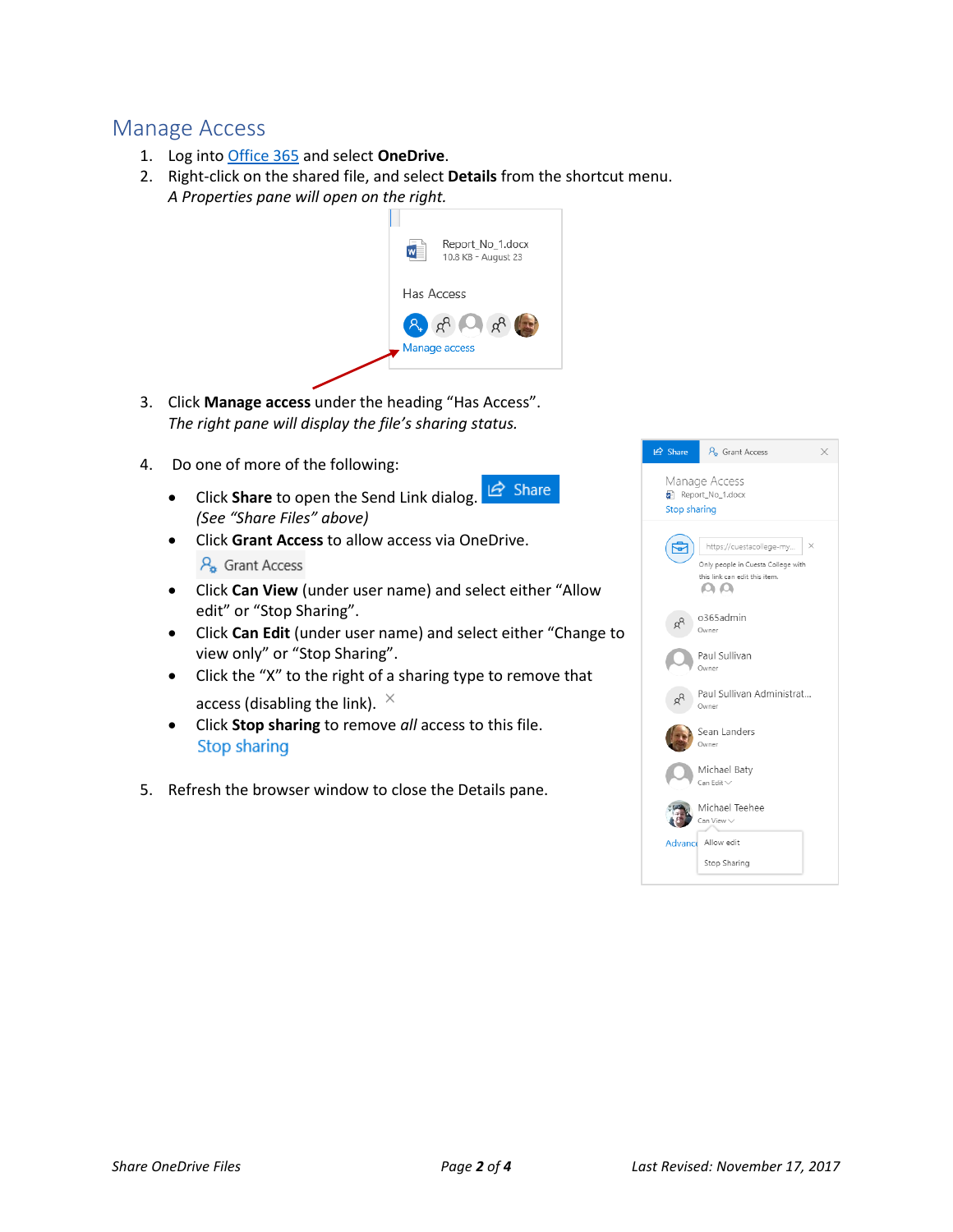## Access Shared Files

- 1. Log into [Office 365](https://portal.office.com/) and select **OneDrive**.
- 2. Perform one of the following:
	- a. Select **Files** (left pane). *A list of your files will be displayed.*
	- b. Look in the "**Sharing**" column to determine if you have shared this file with others.  $a^R$  charad

| ⌒     | onareu                           |        |                      |
|-------|----------------------------------|--------|----------------------|
| Files |                                  |        |                      |
|       | Name $\perp$                     | lize   | Sharing              |
|       | Webs                             |        | A Only you           |
| ¥,    | Spring 2017 Positive Atter. 1998 | :KB    | A Only you           |
| Ŵ     | Report_No_1.docx                 | $5$ KB | $R^R$ Shared         |
|       | $\mathbf{r}$<br>1.1.7.1          | 100    | Δ<br><b>Security</b> |

a. Select **Shared with me** (left pane). *A list of files shared by or with you will display.*

| Shared with me |                                               |               |            |  |  |
|----------------|-----------------------------------------------|---------------|------------|--|--|
|                | Name                                          | Date shared L | Shared by  |  |  |
| 歯              | Agenda_11_17_1 Yesterday z ' 10. Cynthia Will |               |            |  |  |
| w              | Writing Assignm:: r 17 days ag.,              |               | Lee McCre: |  |  |
|                | 2017FebruarySafe., 10/5/2017                  |               | Sean Land- |  |  |
|                | 2017JanuarySaf: 3 { 10/5/2017                 |               | Sean Lande |  |  |

3. Click the filename to view/edit.

*NOTE: You can also access a shared file by clicking on the emailed link to that file.*

## Sharing Criteria

#### Limit Sharing

Sharing files in OneDrive is best served when:

- One person is the owner of the file
- A small group is collaborating (editing) a file
- A larger group can only view the file

For sharing with large groups or if a document has multiple owners, submit a [work order](https://www.cuesta.edu/departments/documents/training_docs/Using_Work_Order_System.pdf) requesting a "SharePoint group".

#### Protect PII (Personal Identification Information)

Files containing PII (Personal Identification Information) such as social security numbers, passwords, PINs, etc. should *never* be **shared**.

In fact, Information Technology recommends that files containing PII should *not* be **saved** to **OneDrive** to avoid accidental sharing.

#### Questions?

If you have questions regarding what information should be saved and/or shared, please contact IT (x3248).